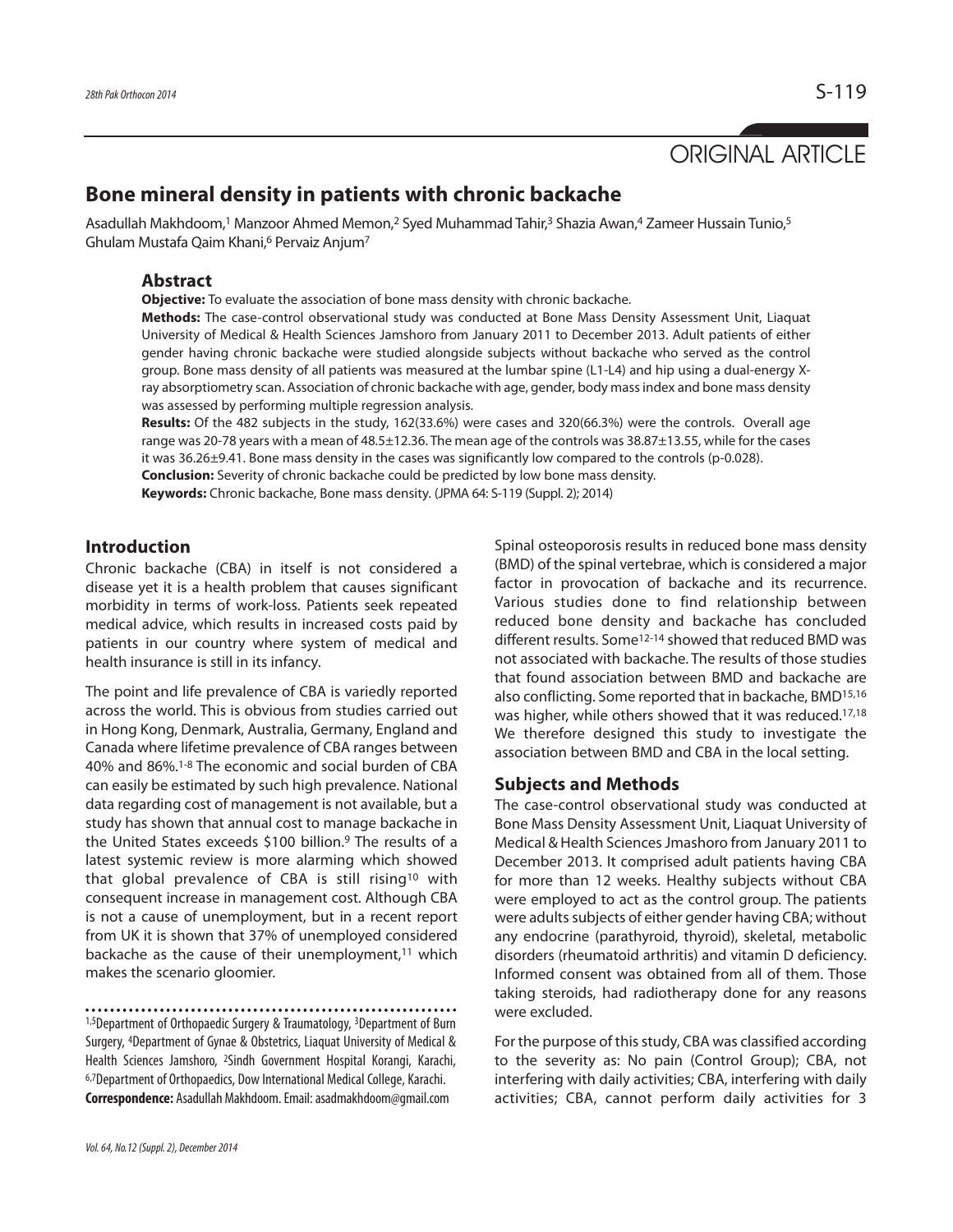days/week; CBA, cannot perform daily activities for 3 days/week.

BMD of all the subjects was measured at lumbar spine L1- L4 and total hip using a dual-energy X-ray absorptiometry (DEXA) from posterio-anterior projections. Demographic variables recorded included age, gender, occupation and vitamin D level for each patient, body weight measured in kg to the nearest 0.2, height in cm and body mass index (BMI) was calculated by dividing weight (kg) from height in meter squared (m<sup>2</sup>). To categorise patients as normal, overweight and obese, cut off points suggested by the World Health Organisation (WHO) were used as: Normal weight: BMI <24.9kg/m<sup>2</sup>; Overweight: BMI >25 to <29.9kg/m<sup>2</sup>; and Obesity: BMI >30kg/m<sup>2</sup>.

For statistical analysis, we used MedCalc version 12.5.0.0. Demographical variables were presented as mean± standard deviation or as frequencies and percentages percentage whichever was appropriate. Student's t-test was used to assess the statistical significance of difference between the subjects with CBA and without CBA. Association between CBA, age, gender, BMI and BMD was assessed by performing multiple regression analysis. P<0.05 was considered statistically significant.

## **Results**

Of the 482 patients in the study, 162(33.6%) had CBA, while 320(66.3%) were the controls. Overall age range was 20-78 years with a mean of 48.5±12.36 years. Within the patients group, 92 (56.7%) were female and 70(43.2%)

**Table-2:** Age and Gender Characteristic.

**Table-1:** Group Comparison.

| <b>Variable</b>                   | <b>Without CBA</b>   | <b>With CBA</b>    |          |
|-----------------------------------|----------------------|--------------------|----------|
| (Mean $\pm$ SD)                   | $(n=320)$            | $(n=162)$          | P-value* |
| Age (years)                       | 38.8719 ± 13.55      | $36.2625 + 9.41$   | 0.0286   |
| Height (cm)                       | $170.03 \pm 9.28$    | $165.95 \pm 5.68$  | 0.0001   |
| Weight (Kg)                       | $74.2 \pm 13.4$      | $77.6 \pm 14.2$    | 0.01     |
| BMI                               | $25.5025 \pm 2.9445$ | $26.8765 + 2.6825$ | < 0.0001 |
| Serum Vit D (ng/ml)               | $34.58 + 8.96$       | $32.80 + 10.78$    | 0.055    |
| BMD Spine (gram/cm <sup>2</sup> ) | $0.98 \pm 0.18$      | $0.93 \pm 0.32$    | 0.0287   |

\* Student t test.

CBA: Chronic Backache.

BMI: Body mass index.

SD: Standard deviation.

were male. Among the controls, there were 172(53.75%) were male and 148(46.25%) were female. The mean age of the controls was 38.87±13.55 years, while it was 36.26±9.41 years among the patients. The comparison of height, weight, BMI, serum vitamin D level and BMD was also done between the two groups. Those with CBA were of short stature ( $p=0.0001$ ), and heavier ( $p<0.0001$ ) compared to the controls. BMD was significantly low (p-0.0287) compared to controls (Table-1).

The anthropometric data of subjects with CBA was further analysed by dividing them in 4 groups according to the age and gender. There were 77(47.53%) patients in the 18- 35 years age group. There was female preponderance as 43 (55.84%) of the 77 were females and 34(44.15%) were males. The trend was true of all the remaining three age

| <b>Age Groups</b> | $18 - 35$     |                 | $36 - 50$     |                 | $51 - 65$     |                 | >65           |                 |
|-------------------|---------------|-----------------|---------------|-----------------|---------------|-----------------|---------------|-----------------|
| CBA               | Male $(n=34)$ | Female $(n=43)$ | Male $(n=21)$ | Female $(n=28)$ | Male $(n=13)$ | Female $(n=15)$ | Male $(n=02)$ | Female $(n=06)$ |
| Age               | 22.15         | 27.3            | 46.80         | 38.48           | 56.22         | 61.90           | 66.67         | 68.24           |
| Height            | 169.4         | 158.6           | 178.4         | 165.8           | 174.8         | 168.6           | 178.4         | 168.7           |
| Weight            | 68.4          | 65.6            | 74.8          | 69.6            | 73.8          | 68.6            | 76.2          | 71.4            |
| BMI<br><b>BMD</b> | 23.4<br>0.978 | 25.2<br>0.857   | 24.2<br>0.953 | 28.2<br>0.878   | 25.6<br>0.927 | 26.2<br>0.857   | 25.8<br>0.927 | 26.8<br>0.837   |

CBA: Chronic Backache

BMI: Body mass index\*

BMD: Bone mass density

**Table-3:** BMD & CBA Severity.

| <b>Age Groups</b> | 18-35           |                 | $36 - 50$     |                 | $51 - 65$     |                 | >65           |                 |
|-------------------|-----------------|-----------------|---------------|-----------------|---------------|-----------------|---------------|-----------------|
| <b>CBA</b>        | Male ( $n=34$ ) | Female $(n=43)$ | Male $(n=21)$ | Female $(n=28)$ | Male $(n=13)$ | Female $(n=15)$ | Male $(n=02)$ | Female $(n=06)$ |
| Grade II          | 0.975           | 0.851           | 0.959         | 0.817           | 0.934         | 0.786           | 0.908         | 0.766           |
| Grade III         | 0.968           | 0.847           | 0.943         | 0.868           | 0.917         | 0.847           | 0.907         | 0.827           |
| Grade IV          | 0.955           | 0.866           | 0.928         | 0.855           | 0.910         | 0.818           | 0.901         | 0.780           |
| Grade V           | 0.925           | 0.839           | 0.898         | 0.836           | 0.884         | 0.799           | 0.886         | 0.768           |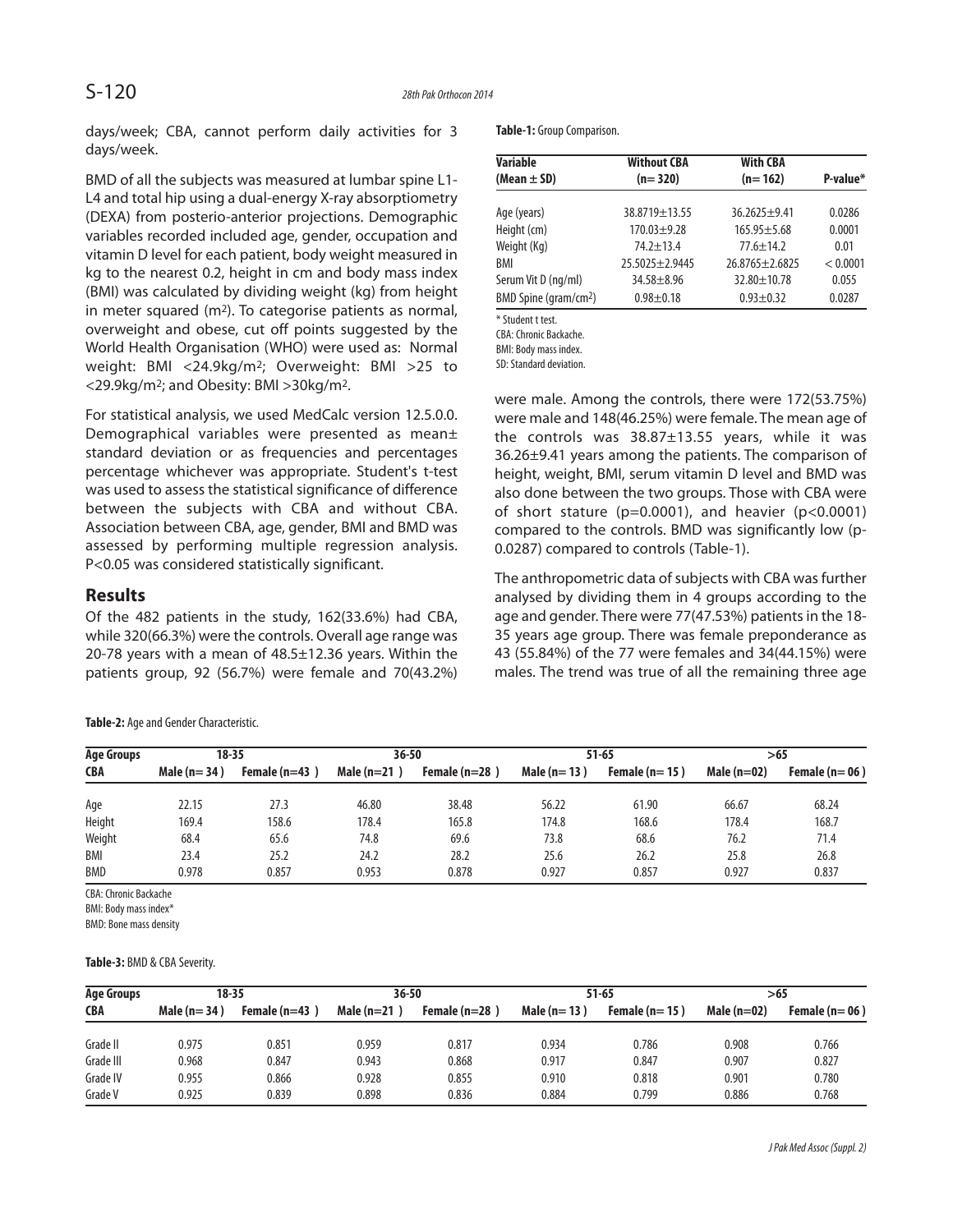**Table-4:** Linear Regression.

| <b>Predictor Variable</b> | t-statistic | P-value |  |
|---------------------------|-------------|---------|--|
| Gender                    | $-0.276$    | 0.783   |  |
| Age                       | $-1.243$    | 0.216   |  |
| BMI                       | $-0.798$    | 0.426   |  |
| BMD (Male)                | $-2.336$    | 0.021   |  |
| <b>BMD</b> (Female        | $-6.113$    | 0.0001  |  |

#### groups as well (Table-2).

The data of the patients was further analysed with respect to the severity of the CBA. Although there was no gross reduction of BMD to the level of osteoporosis, but decreased BMD was noticed with increasing severity of CBA (Table-3).

Simple linear regression was performed to identify the variable that may predict the severity of CBA. CBA was entered as the dependent variable, while age, gender, BMI and BMD were entered as predictor variables. BMD of males and females was considered separately. The severity of CBA could be predicted by reduction in BMD as the level of significance was very high in female patients compared to the male subjects (p=0.0001) (Table-4).

## **Discussion**

The results showed that the severity of CBA was associated with reduction in BMD, independent of age, gender and BMI of the subjects. This is in contrast to the finding of Snider et al, $19$  which showed that patients having backache had higher values of lumber BMD compared to those who did not have backache. They studied only 61 subjects and 16 had backache. Almost similar findings, with a very large sample size of female subjects, were reported by Manabe et al.<sup>20</sup> However, results of this study are identical to the study conducted by Osama Al-Saeed et al<sup>21</sup> and Andrew M Brigss, <sup>22</sup> and concluded that backache had a negative correlation with BMD measures at lumber region. This variability of results may be attributed to the incomparable gender and age groups, inconsistent classification of backache, different inclusion and exclusion criteria and study designs. The gender preponderance in this study with CBA was in favour of female (n=92) compared to male (n=70). Among the 92 female, 46% in reproductive age  $(\leq 35)$ ) were affected by CBA. The backache is a common complaint during pregnancy as it is complained by 20-60% of pregnant women<sup>23</sup> with persistence of backache in 81% for 18 months after delivery,<sup>24</sup> with overall incidence of 21% up to 24 months after delivery.<sup>23</sup> The causes are multifactorial, but it has been shown that backache during pregnancy correlates with fall in BMD at lumber region.<sup>24</sup> We excluded all pregnant females, but most females were married and had history of childbirth in the recent past, a fact which explained highly significant correlation of the severity of CBA with reduced BMD. The results of this study showed, though weaker when compared to female, the association of CBA severity with BMD in male subjects as well; a finding which is in partial agreement with that of Hoozemans MJ<sup>25</sup> who showed that male subjects having reduced BMD at the age of 36 were likely to report with backache at the age of 42 years. We found osteopenia in male subjects with CBA even at age as low as 22 years. This indicates that some unknown factors contribute to the development of osteopenia that may reflect clinically as CBA.

In terms of limitations, we stratified only backache according to its severity, while other demographic data like lack of exercise, job demanding prolonged sitting, sitting posture, smoking and other environmental factors thought to provoke or contribute to the initiation/continuation of CBA were not considered.

## **Conclusion**

Although there was no gross reduction of BMD to the level of osteoporosis in subjects with CBA, but a decreased BMD was noticed with increasing severity of CBA. CBA severity could be predicted by BMD reduction. The significance of association was very high in female patients compared to the male subjects.

## **Acknowledgment**

We are grateful to Professor Noushad A. Shaikh, Vice-Chancellor, Liaquat University of Medical and Health Sciences, Jamshoro.

## **References**

- Cassidy JD, Carroll LJ, Cote P. The Saskatchewan health and back pain survey. The prevalence of low back pain and related disability in Saskatchewan adults. Spine (Phila Pa 1976) 1998; 23:1860-6.
- 2. Hillman M, Wright A, Rajaratnam G, Tennant A, Chamberlain MA. Prevalence of low back pain in the community: implications for service provision in Bradford, UK. J Epidemiol Community Health. 1996; 50:347-52.
- 3. Lau EM, Egger P, Coggon D, Cooper C, Valenti L, O'Connell D. Low back pain in Hong Kong: prevalence and characteristics compared with Britain. J Epidemiol Community Health. 1995; 49:492-4.
- 4. Leboeuf-Yde C, Klougart N, Lauritzen T. How common is low back pain in the Nordic population? Data from a recent study on a middle-aged general Danish population and four surveys previously conducted in the Nordic countries. Spine (Phila Pa 1976) 1996; 21:1518-25.
- 5. Papageorgiou AC, Croft PR, Ferry S, Jayson MI, Silman AJ. Estimating the prevalence of low back pain in the general population. Evidence from the south manchester back pain survey. Spine (Phila Pa 1976) 1995; 20:1889-94.
- 6. Walsh K, Cruddas M, Coggon D. Low back pain in eight areas of Britain. J Epidemiol Community Health. 1992; 46:227-30.
- 7. Schmidt CO, Raspe H, Pfingsten M, Hasenbring M, Basler HD,